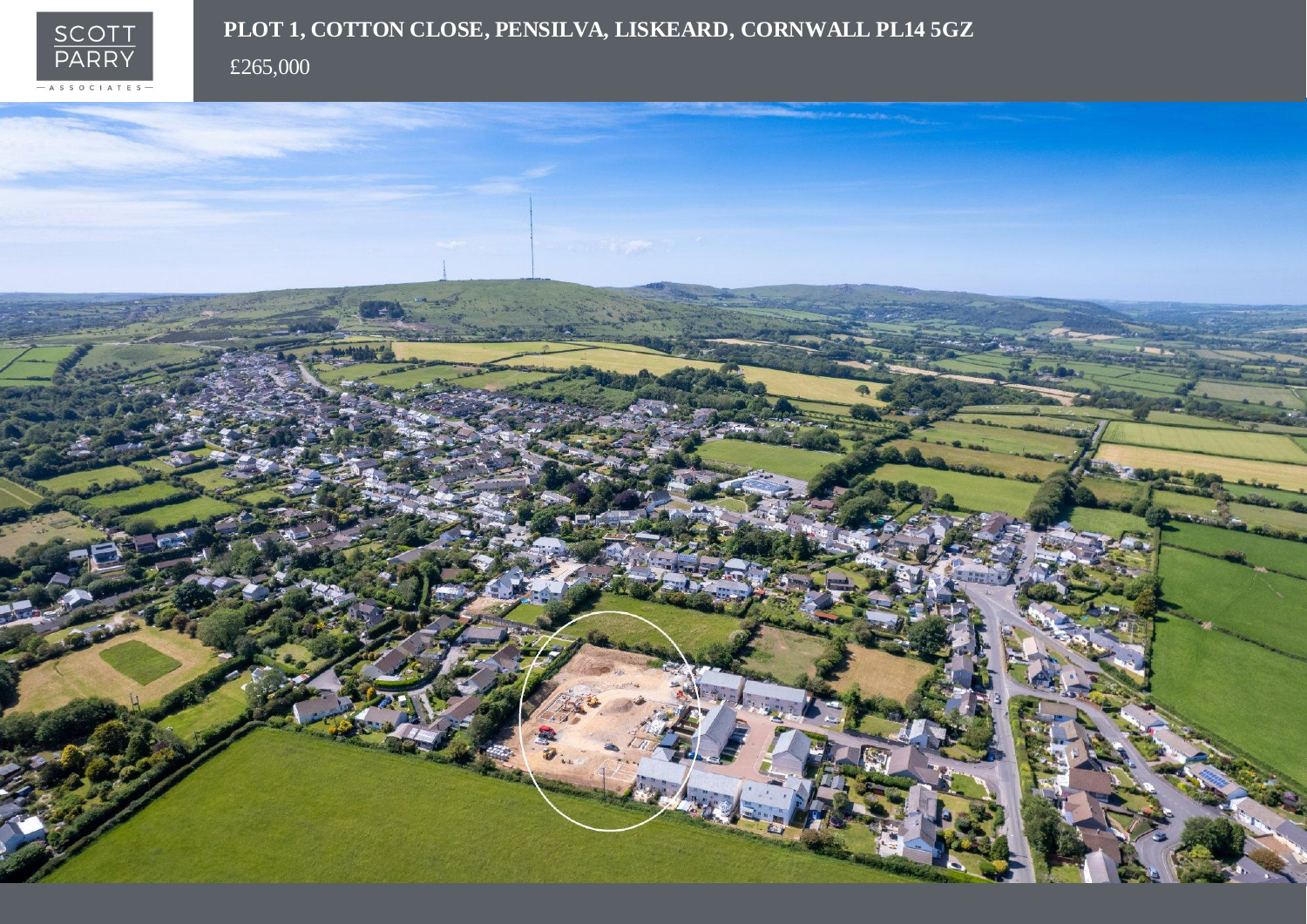



## OPEN MOORLAND 1 MILE, LAUNCESTON 11 MILES, SALTASH 14 MILES, LISKEARD 6 MILES, PLYMOUTH 20 MILES

A small and exclusive development of just 18 new homes each with parking and gardens within a short walk of the village amenities and in an enviable setting close to the southern edge of Bodmin Moor. DETACHED HOUSE - About 824 sq ft, 15' Dual Aspect Sitting/Dining Room, Kitchen, Cloakroom/WC, 2 Double Bedrooms, Family Bathroom.

#### LOCATION

Occupying a most enviable and tranquil setting awash with scenic beauty and an abundance of wildlife, this small development is situated a short distance from the centre of the village of Pensilva and conveniently positioned between the historic market towns of Liskeard and Callington.

The village of Pensilva is well served by a large shop and post office catering for most day to day needs together with a farm shop and cafe. In addition, there is a health centre, village pub, primary school (rated "good" by Ofsted), church and leisure/community centre.

Liskeard provides access to a substantial array of amenities including a mainline railway station (London Paddington 3½ hours), supermarkets, banks, hospital, secondary education, gym and swimming facilities, as does the classic West Country market town of Tavistock, which also boasts notable boutiques and delicatessens together with independent schools. The university city of Plymouth is easily accessible via Saltash and the Tamar Bridge, with Saltash having a Waitrose store on its northern outskirts. Plymouth boasts a comprehensive range of premier retail outlets, entertainment and dining establishments set against the stunning and historic waterside areas of the Barbican and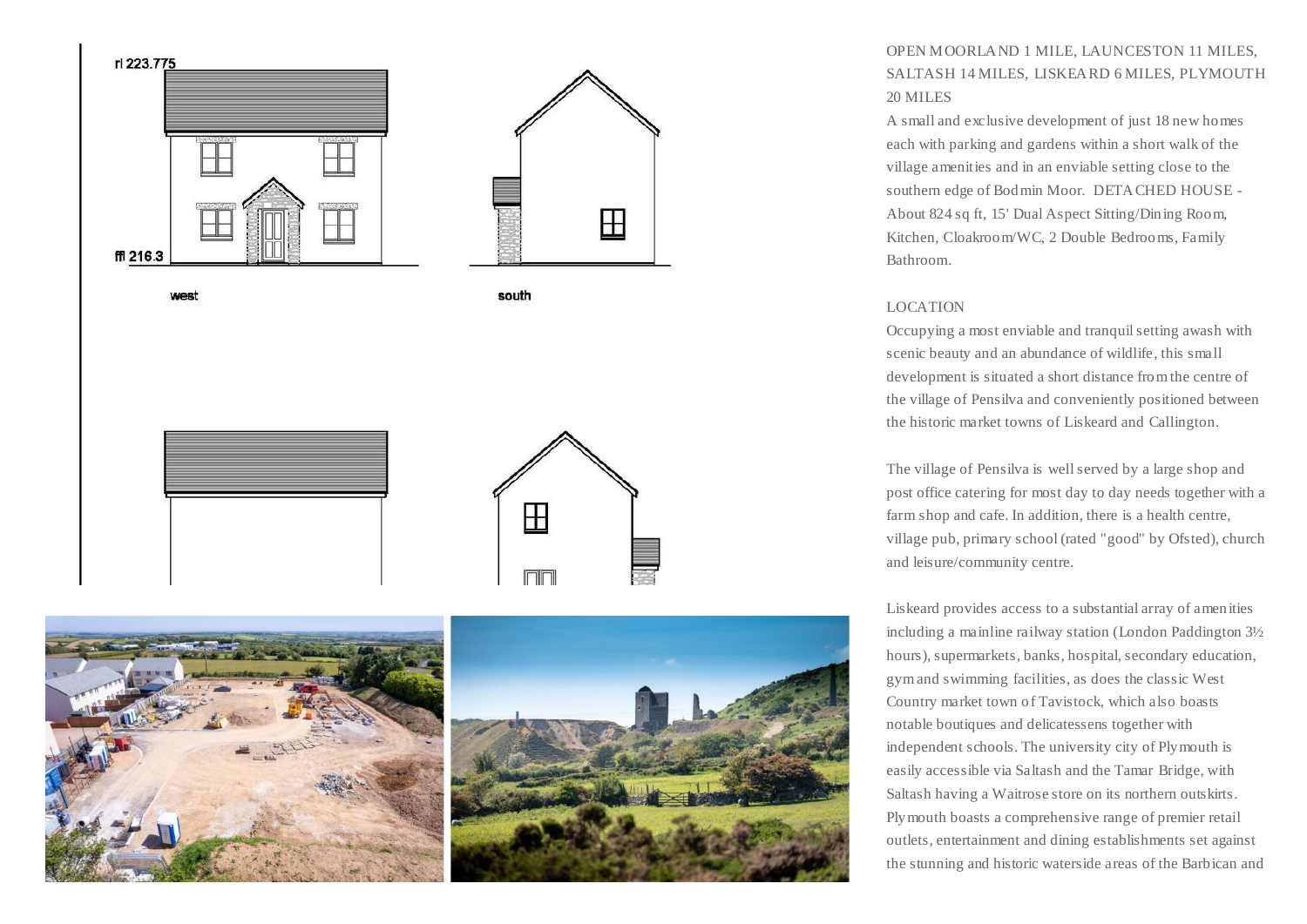Hoe.

In addition, the renowned St Mellion International Golf Resort lies about 8 miles away and the fabulous bathing waters of Looe Bay and Whitsand Bay lie 13 miles to the south. The wide expanse of Bodmin Moor with notable features including The Cheesewring and the Hurlers are within walking distance, with open moorland accessible only 1 mile from the property and providing truly boundless outdoor leisure opportunities with an abundance of observable natural flora and fauna. Nearby Siblyback Reservoir provides various leisure opportunities including walking trails and fishing.

#### **DESCRIPTION**

Cotton Close comprises a small and exclusive development of just 18 new homes, currently under construction by a well regarded local builder with anticipated completion in the Spring 2022. 9 of the homes are in shared ownership/affordable and have already been sold. The properties will benefit from mains gas central heating and a LABC Warranty. Early purchasers may have some influence over the final specification/finish, additional costs may be incurred where a buyer wishes to increase the level of specification. A non-returnable deposit of £5,000 will be required to secure the property.

Plot 1 - DETACHED HOUSE - Extending to about 824 sq ft and briefly comprising - Open Porch - Reception Hall - 15' Dual Aspect Sitting/Dining Room with French doors to patio - Kitchen - 2 Double Bedrooms - Family Bathroom.

#### **OUTSIDE**

Private parking for two cars. Garden will have a patio and lawn.



#### EPC RATING - TBC

#### DIRECTIONS

Using Sat Nav - Postcode PL14 5GZ - drive into Roseveare Close and Cotton Close will be found at the end.